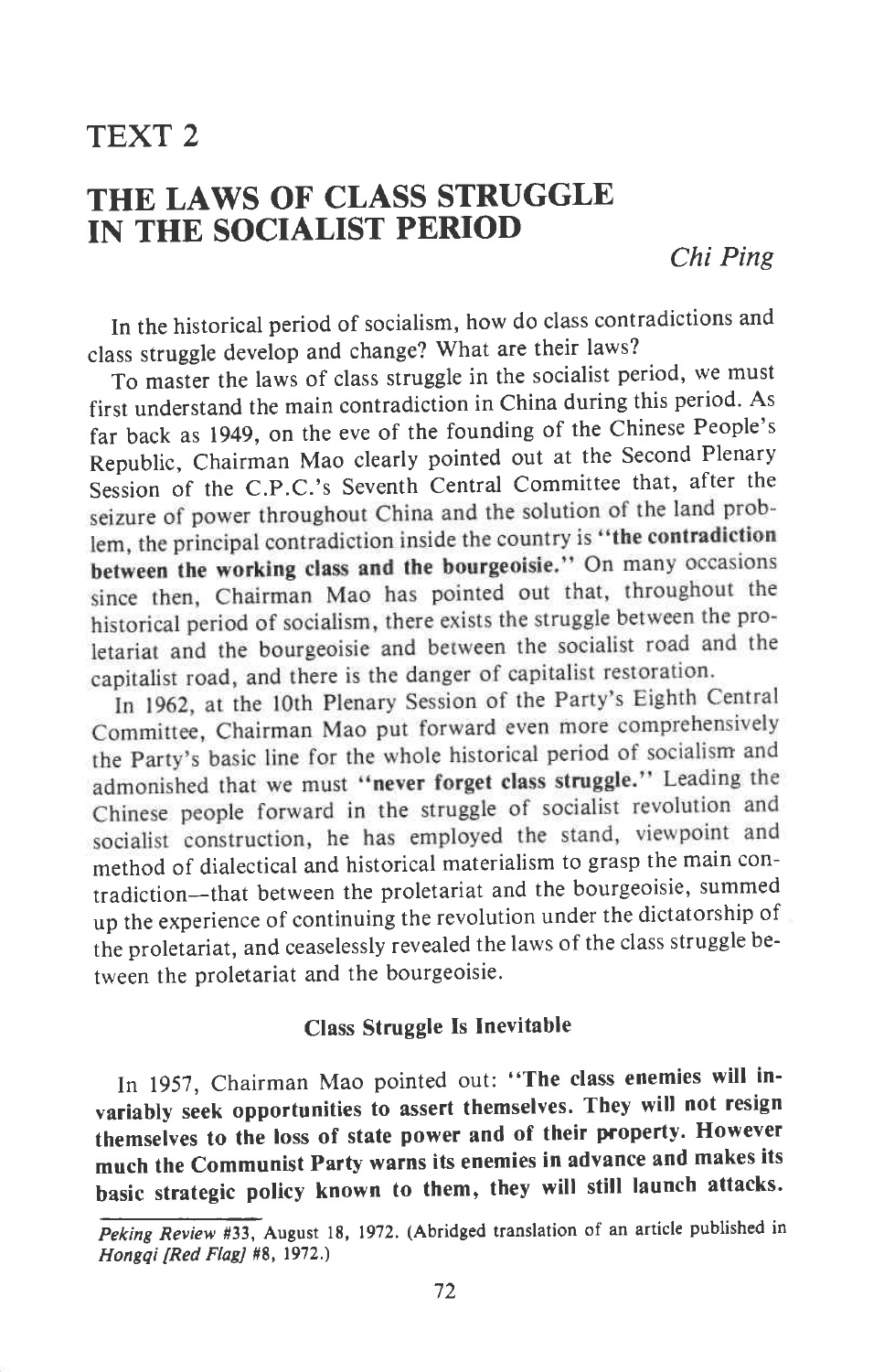## class struggle is an objective reality independent of man's will. That is to say, class struggle is inevitable."

All class enemies, all ghosts and monsters will, without fail, come out into the open, this is decided by their reactionary nature. There has never been nor will there ever be a single instance in which the overthrown reactionary classes will leave the stage of history of their own accord without organizing resistance. Their reactionary class nature and idealist world outlook invariably mislead them into overestimating themselves and underestimating the forces of revolution. They mistake the absolute superiority of the proletariat for absolute inferiority. Whenever there is a chance, therefore, they cannot help showing themselves off. Despite severe blows and shameful defeats, they will continue to act according to this law.

Practice in the struggle to consolidate the dictatorship of the proletariat over the past 20 years or more has testified to the correctness of Chairman Mao's thesis. In the early period after the founding of New China, when the Chinese people were carrying out the movement to resist U.S. aggression and aid Korea, unlawful capitalists ruthlessly engaged in bribery of cadres in government offices and enterprises, tax evasion and other illegal activities to undermine socialism and sabotage the state sector of the economy. They launched a frenzied attack against the proletariat by "pulling out our cadres" and "sneaking into our ranks." The Hu Feng counter-revolutionary clique vainly attempted to subvert the proletarian power by worming their way into the revolutionary ranks and undermining it from within. In 1955, they came up with a counter-revolutionary "memorandum" running to 300,000 Chinese characters. In 1957, the bourgeois Rightists took advantage of the Party's rectification campaign, which was meant to overcome shortcomings in the Party, to plot its downfall, negate the socialist system and usurp power themselves. All these and other examples show how the class enemies came out to attack us of their own volition, and this is an objective law independent of man's will.

Bourgeois representatives who have sneaked into the party also will not go against this law. They represent the interests and will of the overthrown exploiting classes and all reactionary forces. They will assert themselves stubbornly. All conspirators and careerists from Kao Kang to Liu Shao-chi and other political swindlers, of their own accord, launched attacks against the Party in a vain attempt to usurp Party leadership and seize power and change the Party's line and policies and the socialist system. Their reactionary class nature and double-dealing tactics and their deep-rooted reactionary world outlook determined that they would be enemies to the Party and the people. It is impossible to stop them from doing so, and nobody could have saved them. When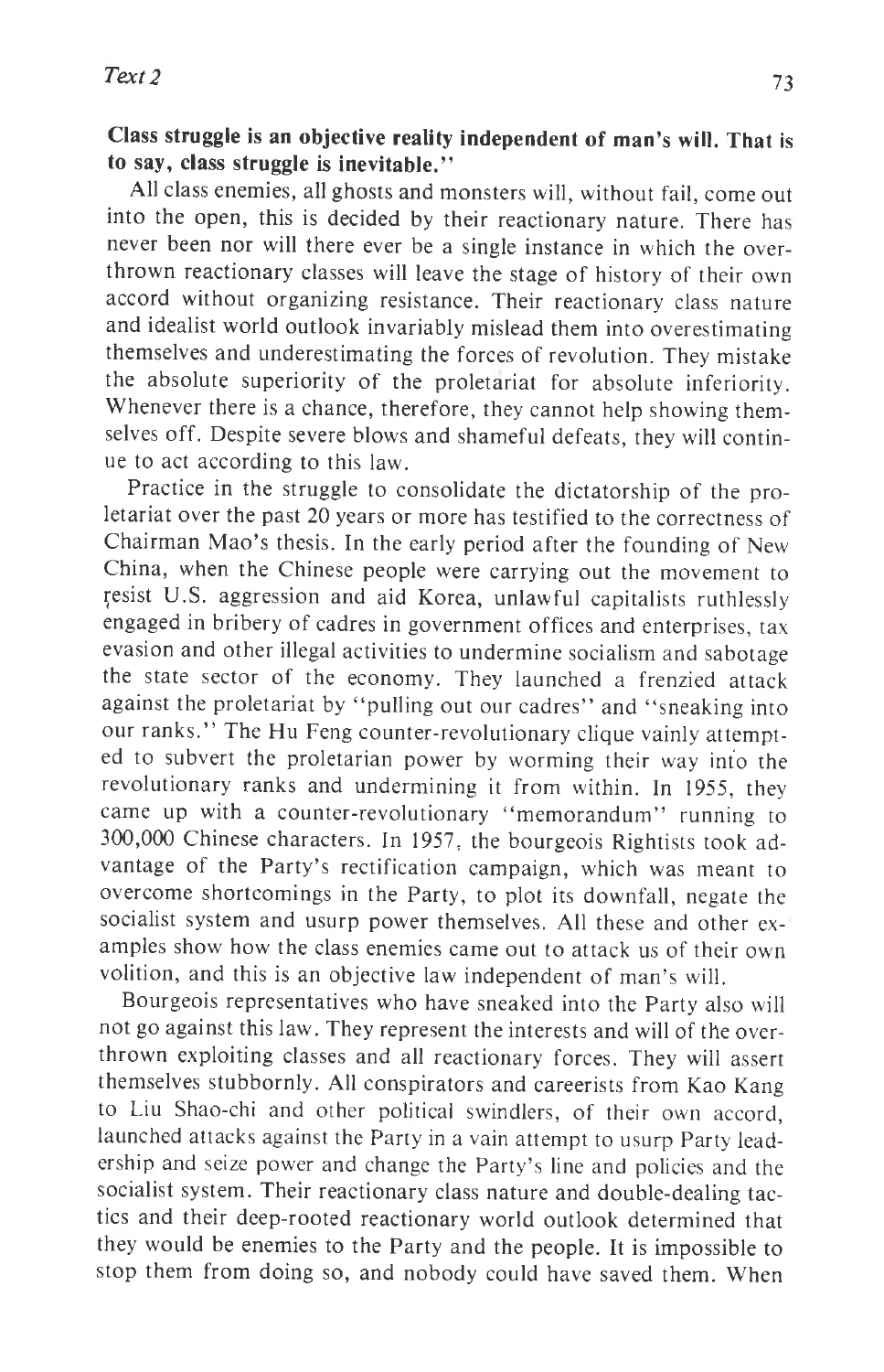the anti-Party activities of political swindlers like Liu Shao-chi were exposed, out of the largeness of mind of a proletarian revolutionary, Chairman Mao time and again did his best to save them. However, not showing the least repentance, they madly continued their counterrevolutionary crimes and brought about their own destruction. Now, the situation of our socialist revolution and construction is getting better and better, the proletarian dictatorship has become further consolidated and ever fresher fruits have been borne by Chairman Mao's revolutionary line on foreign affairs. All this has elated and inspired the people of all nationalities in China.

### International Background

As Lenin pointed out: "Revisionism is an international phenomenon." (Marxism and Revisionism.) The fact that chieftains of the revisionist line in the Party will inevitably make a show of themselves has its international roots. To subvert China's proletarian dictatorship, imperialism and social-imperialism will always try to find their agents within our Party. Revisionists and opportunists hidden in our Party, on their part, will always go to them for backing. The anti-Party conspiracies of political swindlers like Liu Shao-chi are not isolated or accidental; they, too, have an international background. The great victory of the movement to criticize revisionism and rectify the style of work has dealt a severe blow to social-imperialism. The facts of class struggle tell us that "it was a'case of reactionaries inside a socialist country, in league with the imperialists, attempting to achieve their conspiratorial aims by taking advantage of contradictions among the people to foment dissension and stir up disorder." (Mao Tsetung: On the Correct Handling of Contradictions Among the People.) Only by using the Marxist-Leninist viewpoint to study class struggles at home in connection with international class struggles can we correctly grasp the laws of class struggle and the struggle between the two lines in the socialist period.

#### A Major Struggle Every Few Years

There is a law with respect to time governing the development and change of the struggle between the proletariat and the bourgeoisie in the period of socialism. Reviewing the history of our country, we can see that there has been a major struggle at intervals of several years. This is true of class struggle in society and of inner-Party struggle between the two lines. In the early years following the birth of New China when socialist revolution and construction had won initial victory and continued to develop in depth, Kao Kang and Jao Shu-shih rigged up an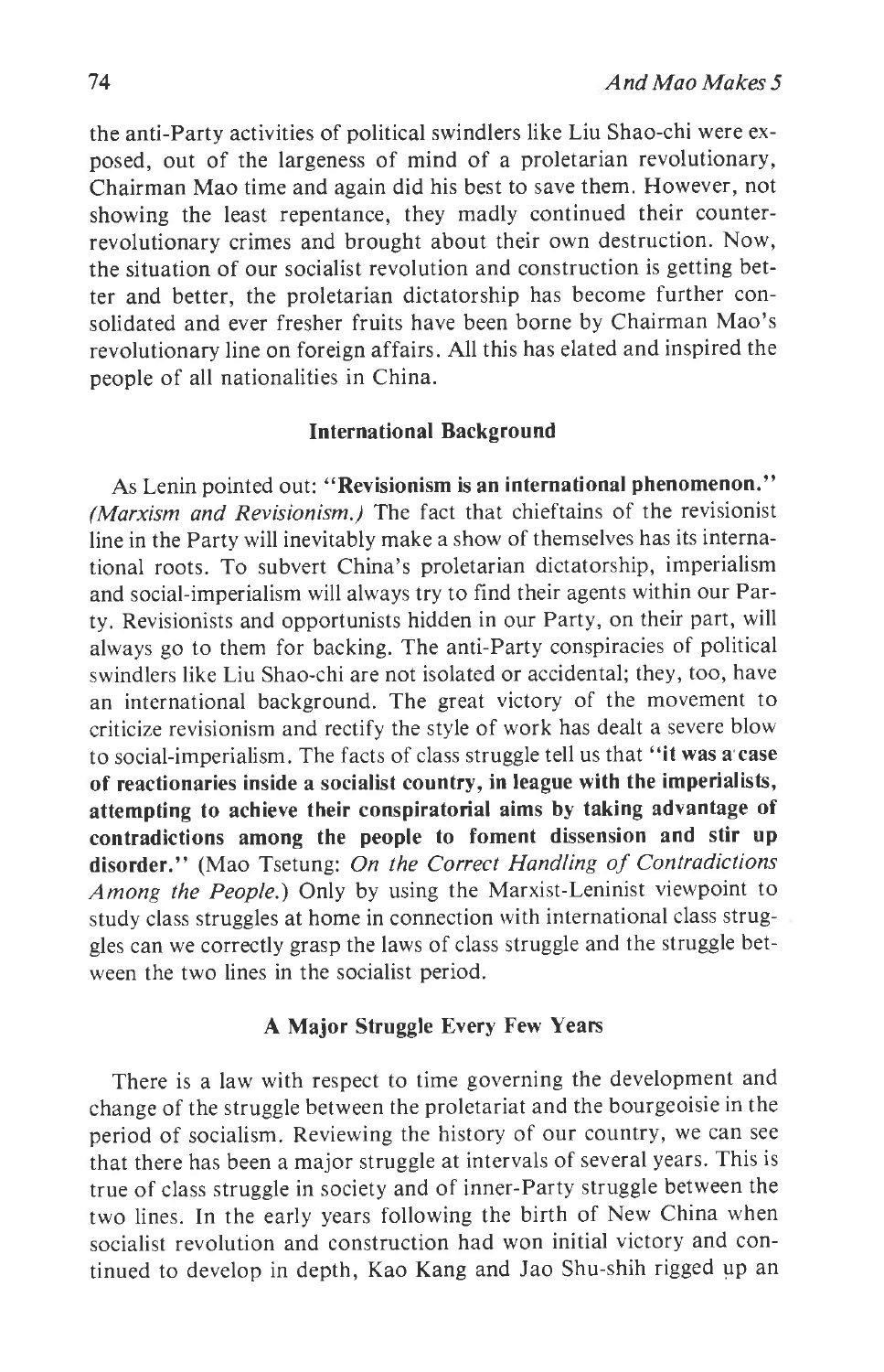anti-Party alliance in a futile attempt to seize power. At the <sup>1959</sup> Lushan conference, Peng Teh-huai came up with an open letter of challenge, attacking the general line for the building of socialism, the great leap forward and the people's commune in a bid to usurp party leadership. But his attempt was crushed. Later on, pushing a revisionist line, Liu Shao-chi and other swindlers engaged in intrigue and conspiracy in a big way and set up a bourgeois headquarters in a vain attempt to split our Party and restore capitalism. However, they ended up in even more disastrous defeat.

why is there a major struggle every few years? This reflects stages of development of the principal contradiction in the socialist period. chairman Mao has taught us: "The fundamental contradiction in the process of development of a thing and the essence of the process determined by this fundamental contradiction will not disappear until the process is completed; but in a lengthy process the conditions usually differ at each stage. The reason is that, although the nature of the fundamental contradiction in the process of development of a thing and the essence of the process remain unchanged, the fundamental contradiction becomes more and more intensified as it passes from one stage to another in the lengthy process." (On Contradiction.) In our country socialist revolution has deepened step by step; the basic completion of the socialist transformation of ownership of means of production was followed by socialist revolution on the ideological and political front. Each step forward and every victory gained by us invariably hurt the bourgeoisie and its agents in the Party and was, therefore, strongly opposed by them. Thus in the long process of contradiction and struggle between the proletariat and the bourgeoisie, specific stages take shape as the socialist revolution deepens step by step. Like the motion of other contradictions, each specific stage takes on two states of motion, that of relative rest and that of conspicuous change. Under given conditions, it transforms itself from the first into the second state, that is, from comparatively moderate to comparatively intense; the contradiction is resolved through the second state and another new specific stage begins. The struggle between the proletariat and the bourgeoisie in the socialist period, therefore, sometimes rises high and sometimes subsides like the waves. In terms of time, it finds expression in a major struggle every few years. of course this is only the general situation. As to each particular major struggle, whether it takes place after a comparatively short or a much longer duration depends on the domestic and international situation and on our work.

After each major struggle, the defeated class enemies are compelled to shift from attack to retreat. Out of their reactionary class nature, however, they cannot be expected to wash their hands and turn over <sup>a</sup>

 $\mathcal{C}_{\mathcal{A}}$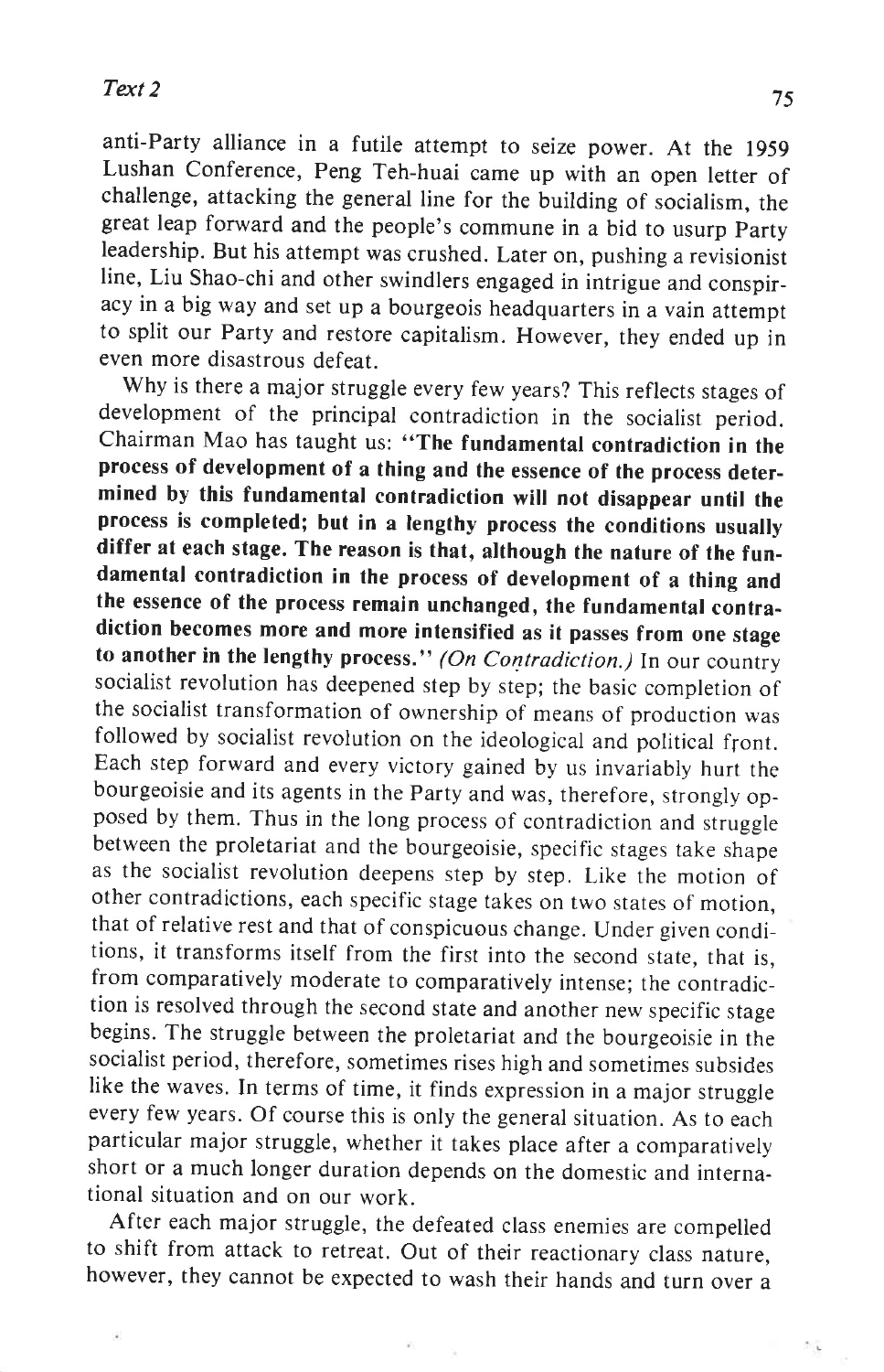new leaf. But it is also impossible for them to make an all-out counterattack immediately after a defeat. This is because in each major struggle, they are badly battered, their bourgeois headquarters is demolished, their revisionist programme and line as well as all their reactionary fallacies which they use to deceive and dupe the people are thoroughly criticized, while the handful of counter-revolutionary diehard followers they mustered together have fallen apart under our blows and their double-dealing tactics, seen through by the people, no longer work. In a word, they need a breathing-space. In our country, the prestige of the Party is so high, Marxism-Leninism-Mao Tsetung Thought has taken such deep root in the hearts of the people, the Party, government, army and people are so united and the dictatorship of the proletariat is so rock-firm that the class enemies can only carry out counter-revolutionary preparatory work covertly and clandestinely, and it is very difficult for them to do so. In face of the iron bastion of the dictatorship of the proletariat, they require several years to rally their forces again and have another major trial of strength with us. Needless to say, struggles sometimes intertwine. There was such an instance: some of the chieftains of the revisionist line in this struggle are none other than the actual ringleaders or backbone elements who pushed the revisionist line in the last struggle but had escaped undetected. However, no matter what preparations the overthrown reactionary forces may make or when they will jump forth, nothing but utter defeat is in store for them.

When we say that a major struggle takes place every few years, we do not mean that there is peace and tranquillity at other times and we can sit back and relax. That class struggle rises and falls in a wave-like manner is not tantamount to saying that it now appears and now disappears. Each major struggle is a continuation and development of dayto-day struggles-a process of development from quantitative to qualitative change. This is why we must remind ourselves of class struggle every year, every month and every day. Only by retaining a sober understanding of class struggle and its laws can we take the initiative in waging struggles.

## Upheaval Inevitably Transforms Itself Into Order

In the socialist period ghosts and monsters constantly make trouble and the proletariat keeps on wiping them out. Order is achieved after a big upheaval. This is yet another law of the development of class struggle.

Dialectical materialism tells us that upheaval and order constitute a unity of opposites. In the absence of upheaval, order is out of the question; upheaval inevitably transforms itself into order. Chairman Mao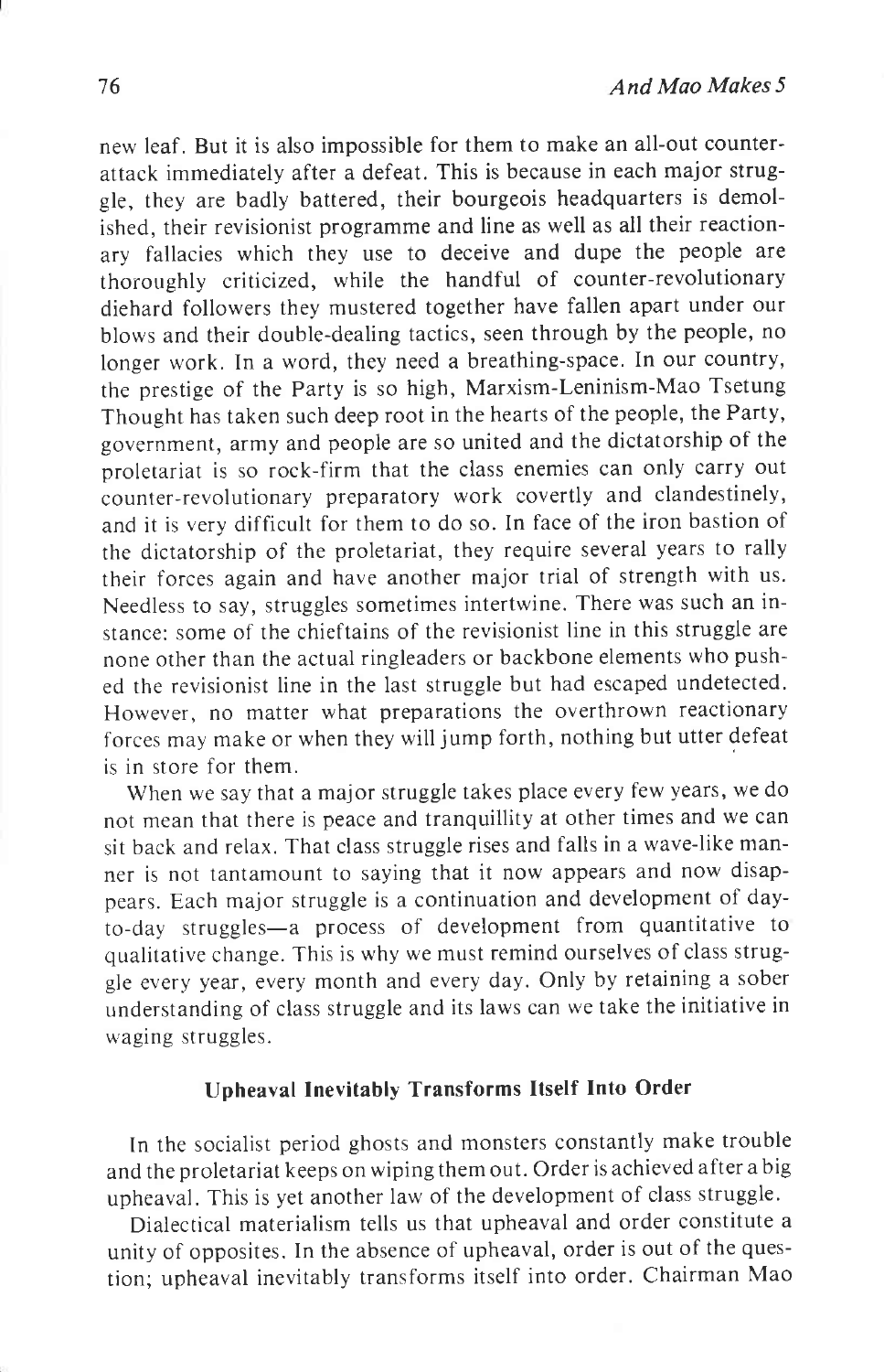has said: "Disturbances thus have a dual character. Every disturbance can be regarded in this way." (On the Correct Handling of Contradictions Among the People.) It is a bad thing that class enemies come out and make trouble, but once they do so, they expose their counter-revolutionary features in broad daylight. As a result, class alignment becomes clearer than before, and the masses of the people can wage struggles against these enemies in a better way and take actions to annihilate these scoundrels, thereby further strengthening the dictatorship of the proletariat. In this sense, a bad thing can be turned into a good thing. During the Great Proletarian Cultural Revolution, ghosts and monsters came out to make trouble and in some places there was confusion for a time as if things were really getting serious. But what was the result? The handful of class enemies were ferreted out and the masses were tempered in the struggle. Liu Shao-chi and other swindlers who had formerly put on the appearance of men of integrity unmasked themselves and revealed their ferocious true colours once they came out and plotted to usurp Party leadership. The cadres and people then rose in action to expose and criticize their crimes of opposing the party, and this has immensely enhanced their ability to distinguish between genuine and sham Marxism. Thus it can be seen that the class enemies are approaching their doom once they come on stage to bare their fangs. Over 95 per cent of the people and cadres will never tolerate their perverse acts.

Marxism holds that class struggle is the motive force propelling the advance of history. It is only in the course of class struggle that socialist society develops. Each time ghosts and monsters make trouble and are defeated by the revolutionary people, the forces of the exploiting classes and all reaction are weakened while the dictatorship of the proletariat is further consolidated. With the forces of the reactionary classes becoming weaker and weaker after repeated tests of strength, the proletariat will be able to finally fulfil the great historical mission of eliminating the bourgeoisie and all other exploiting classes. Of course, each round of upheaval and order does not simply repeat itself, nor does it move in a cycle mechanically, but it invariably has new content. After each struggle, the people's knowledge is raised to a higher level and the socialist cause takes another victorious step forward. In our country, the dictatorship of the proletariat has been continuously consolidated and the socialist cause has been developing with each passing day precisely because the proletariat has won victory in one struggle after another against the landlord and capitalist classes and against all the reactionary forces and their representatives who constantly made trouble and carried out disruptive activities.

To turn bad things into good things is conditional. Class enemies